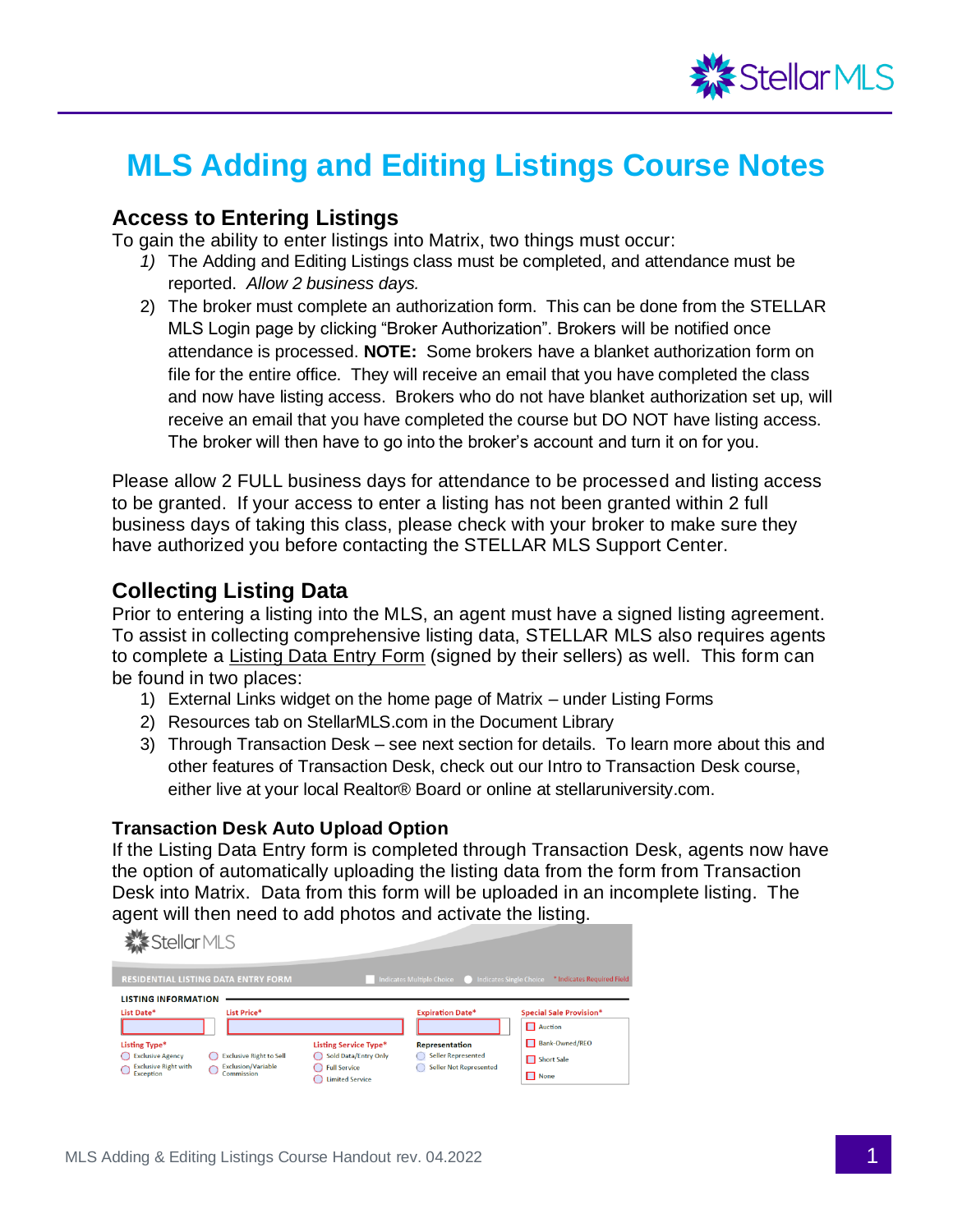

- 1) Launch Transaction Desk from either the Stellar Central Products and Services tab or from the External Links in Matrix.
- 2) Create a new Form directly or create a Transaction and add in the MLS Data Entry Form (or apply a template that has this form). This form can be found under the My Florida Regional MLS folder.
- 3) Optional: Import data from public records to autofill some fields on this form. Under the File menu, there is an option to "Import Tax Record".
- 4) After completing the form, click "Upload Listing".
- 5) Add photos into listing and activate it in Matrix.

#### **Entering Listings Directly into Matrix**

1) Go to the Add/Edit tab and select "Add new" under the Listings section.

|                                          | Stellar MLS MY MATRIX   SEARCH   STATS   TAX   LINKS   FINANCE   ADD/EDIT   MARKET REPORTS |  |
|------------------------------------------|--------------------------------------------------------------------------------------------|--|
| ଵ                                        | Enter Shorthand or MLS#                                                                    |  |
| $\div$ Input                             |                                                                                            |  |
| Listings                                 |                                                                                            |  |
| $\sim$ Add new or Edit existing Listings |                                                                                            |  |

- 2) Select the listing classification: Residential, Commercial, Income, Vacant Land, or Rental.
- 3) Select how you would like to autofill the listing
	- a. Fill from Realist Tax certain fields will be populated from public records (recommended)
	- b. Fill from Cross Property certain fields will be populated from a former (or other) MLS listing for this property
	- c. Start with a blank Listing
	- d. Fill from Public Records Matrix 360 integrated public records
- 4) Progress through the tabs
- 5) Submit Listing as Incomplete
- 6) Add Photos and Attachments
- 7) Activate Listing

Note: When entering a listing, required fields are shaded yellow. However, just because a field is not required, agents should still fill out as much information as possible. The more information entered into a listing, the better the chances of the listing being found in a search.

Definitions or elaboration on a field can be found by clicking the help bubble. *The following sections go through the various tabs of entering a Residential listing. The same concepts apply for other types of listings.*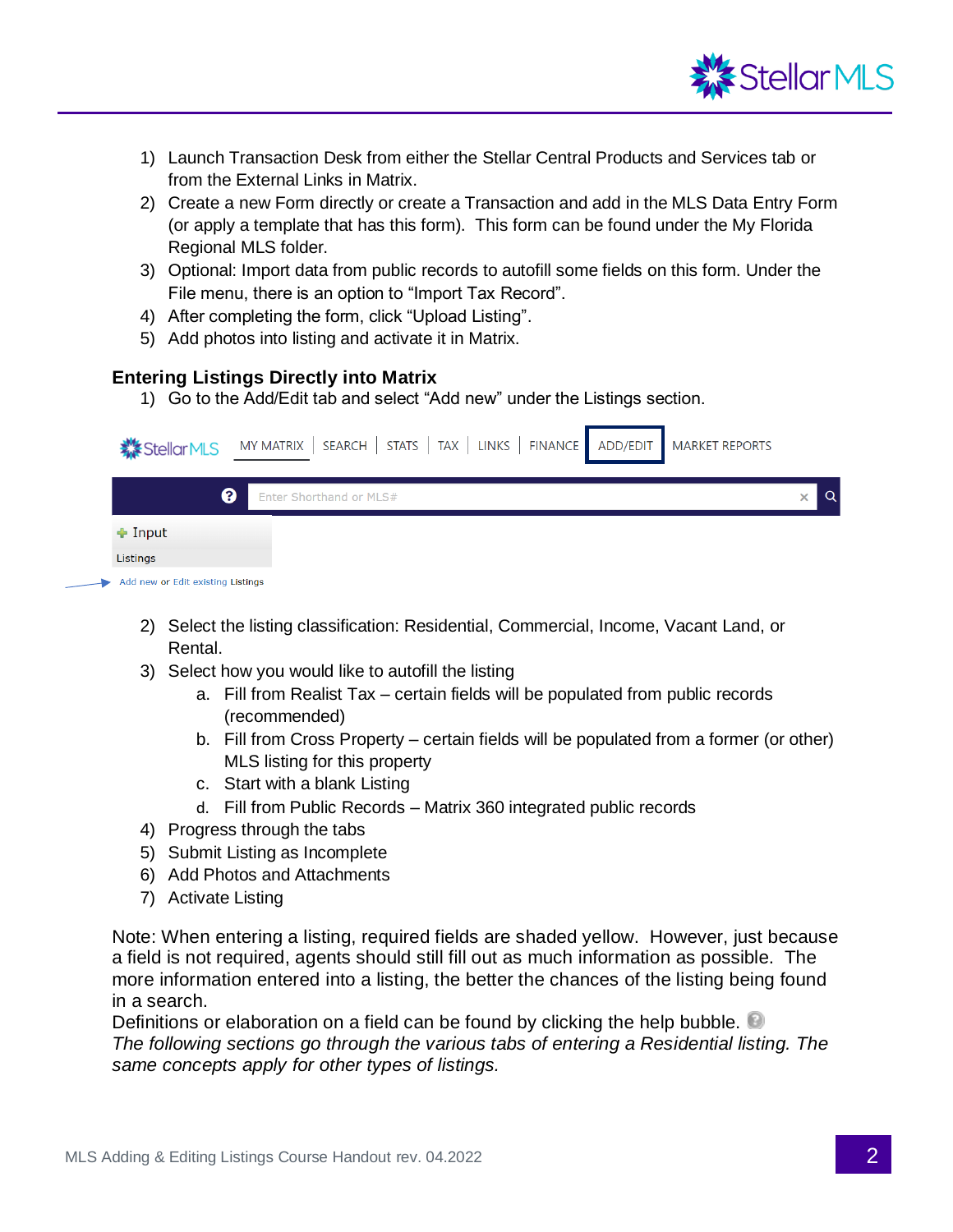

# **Listing Tab**

Several fields may already be auto filled from the public records. Under the map, click "Get Lat/Long from Address" to map the property. Ensure the property is mapped properly. Switching to the satellite view and zooming in will enable you to see if the market is placed correctly. If not, say "Set Lat/Long Manually." In some locations, you may also set the Google Street View.

Talk to your broker about the office's policy for entering zoned schools in a listing. Auction section only applies if Special Sales provision selected as Auction.

## **Pool/Exterior Tab**

This tab contains several fields about exterior features of a property. Use your MLS Data Entry Form to collect data and check off every characteristic that describes the property in each field. You will see how many characteristics you can check off for each field. The pool field only refers to private pools. Community pools are specified under the Community tab. For fields such as Foundation, Exterior Construction, Roof, etc., you can usually find information in Realist, iMapp, or the county property appraiser's site. For new construction, there are fields for the builder's information and permit.

## **Land and Tax Tab**

 If you autofill from Realist, several fields here will be auto-populated. Unless you can verify that the auto-populated information is incorrect, we do not recommend changing it. This may affect search results. Go through and fill in the blanks. A required field that does not auto-populate is Additional Parcel Y/N. This field is Used to indicate if an additional parcel is included in the sale of the property.

## **Interior Tab**

Under this tab, some fields regarding bedrooms, bathrooms, and square footage may auto-populate from public records. If there are no half bathrooms, enter 0 in that field. For one half bath, enter 1, etc. Select all the features that apply from the picklists for the other fields.

# **Rooms Tab**

Enter the rooms and dimensions here. At bare minimum, you will need to enter the dimensions and levels of the Living Room/Great Room, Kitchen, and Master Bedroom, but additional rooms may be added along with features of each room. Dimensions are entered in whole numbers. Click "More" to enter additional rooms. You may enter up to 26 rooms.

# **Water Tab**

The Water Tab choices default to "No." If the property is not on the water and/or has no water view, you may skip this tab.

There are four main water fields: Water Access, Water View, Water Extras, and Water Frontage. See the help bubbles for additional guidance.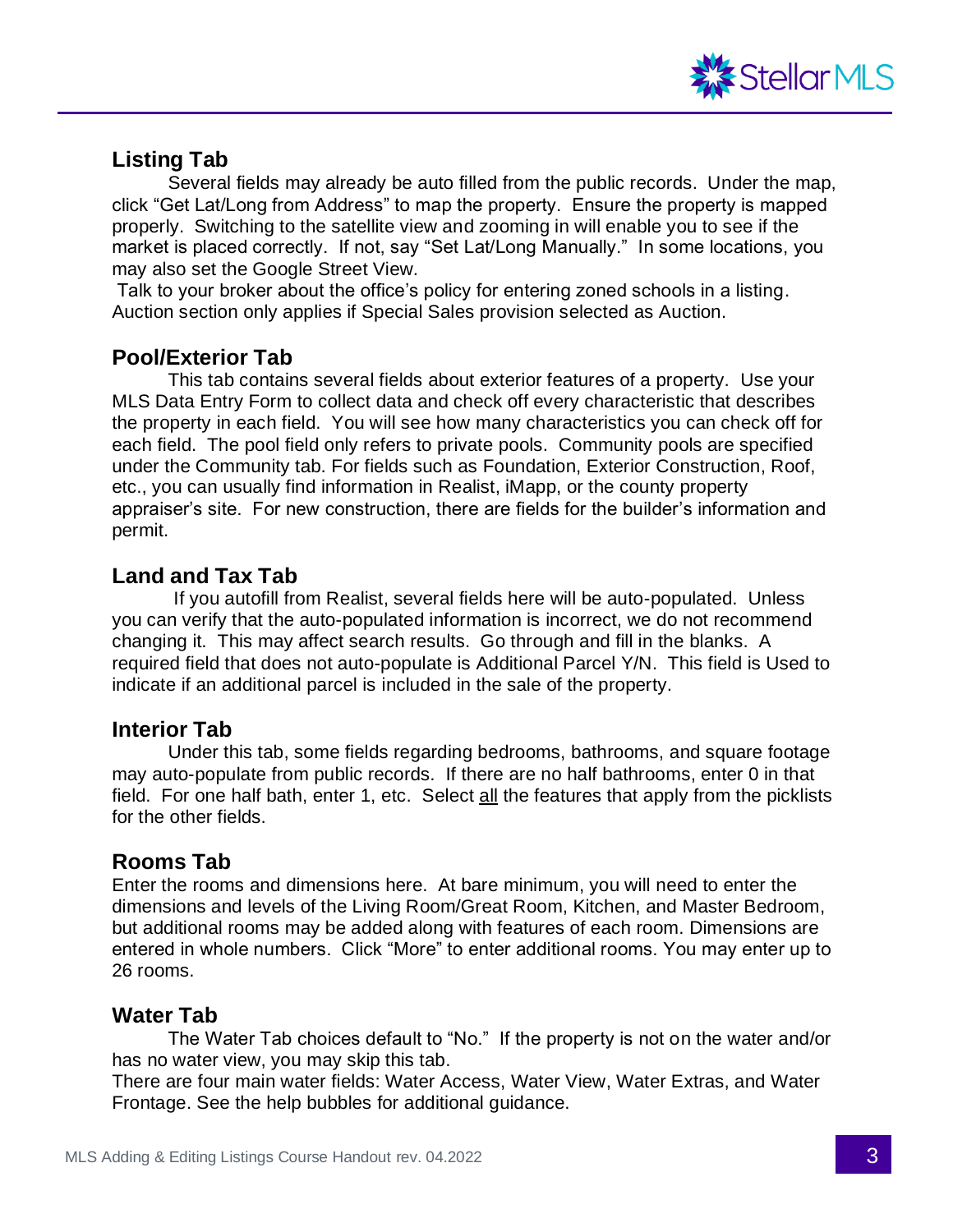

- Water Access: Is there deeded water access from this property? If so, what type(s) of water can be accessed? If a HOA has water access, that will be entered under the Community Features field, not under this tab.
- Water View: Can you see water from this property?
- Water Extras: Includes deeded extras such as docks, boathouses, etc., but also has several options for water restrictions (fixed bridges, no wake zone, etc.)
- Water Frontage: Does the property touch water? If so, indicate the feet of water frontage in the appropriate field.

For example, you may be listing a home on a canal, and that canal feeds into the bay. Under Water Access, both canal and bay may be selected. However, under water frontage and water view, only canal will be selected. As another example, a home across the street from the Intracoastal Waterway would not have water frontage or access but would likely have a water view.

Be careful not to mislead. For example, a drainage ditch is not a pond. If in doubt, disclose additional information in the remarks.

#### **Green Tab**

When entering listings, the "Green" tab has several fields regarding environmentally friendly features of a property. As Florida is the third largest state for Green homes, it is important to understand these fields, and use these to market your listings with "Green Features".

The "Green Verification" table allows you can choose a Green verification/certification from a pulldown menu and then complete various subfields to describe that verification.

By clicking the "More" button, you can add up to 5 Verifications. Status, Year, and Source are required fields if a verification is selected.

Green Certifications/Verifications are an extensive process, so **documentation of the verification must be attached to the listing!** 

In addition to the Green Verification table, there are also fields for Green Energy, Green Water, Green Sustainability, Green Landscaping, Disaster Mitigation, and more. These are all components of a Green Certification, and some properties without a certification may still have some of these other features.

*Below is an overview of the Green Verification Table:* 

| <b>Green Information</b>                                            |               |                                            |                           | <b>MLS Number: J901389</b>                      |             |               |  |
|---------------------------------------------------------------------|---------------|--------------------------------------------|---------------------------|-------------------------------------------------|-------------|---------------|--|
|                                                                     |               |                                            | <b>Green Verification</b> |                                                 |             |               |  |
| <b>Building Verification</b><br>$\odot$<br><b>Metric</b><br>$\odot$ | <b>Ratino</b> | <b>Status</b><br>ِ െ<br><b>Source</b><br>ِ | Year<br>€                 | <b>Version</b><br><b>Green Verification URL</b> | <b>Body</b> | <b>Delete</b> |  |
|                                                                     |               |                                            |                           |                                                 |             | More          |  |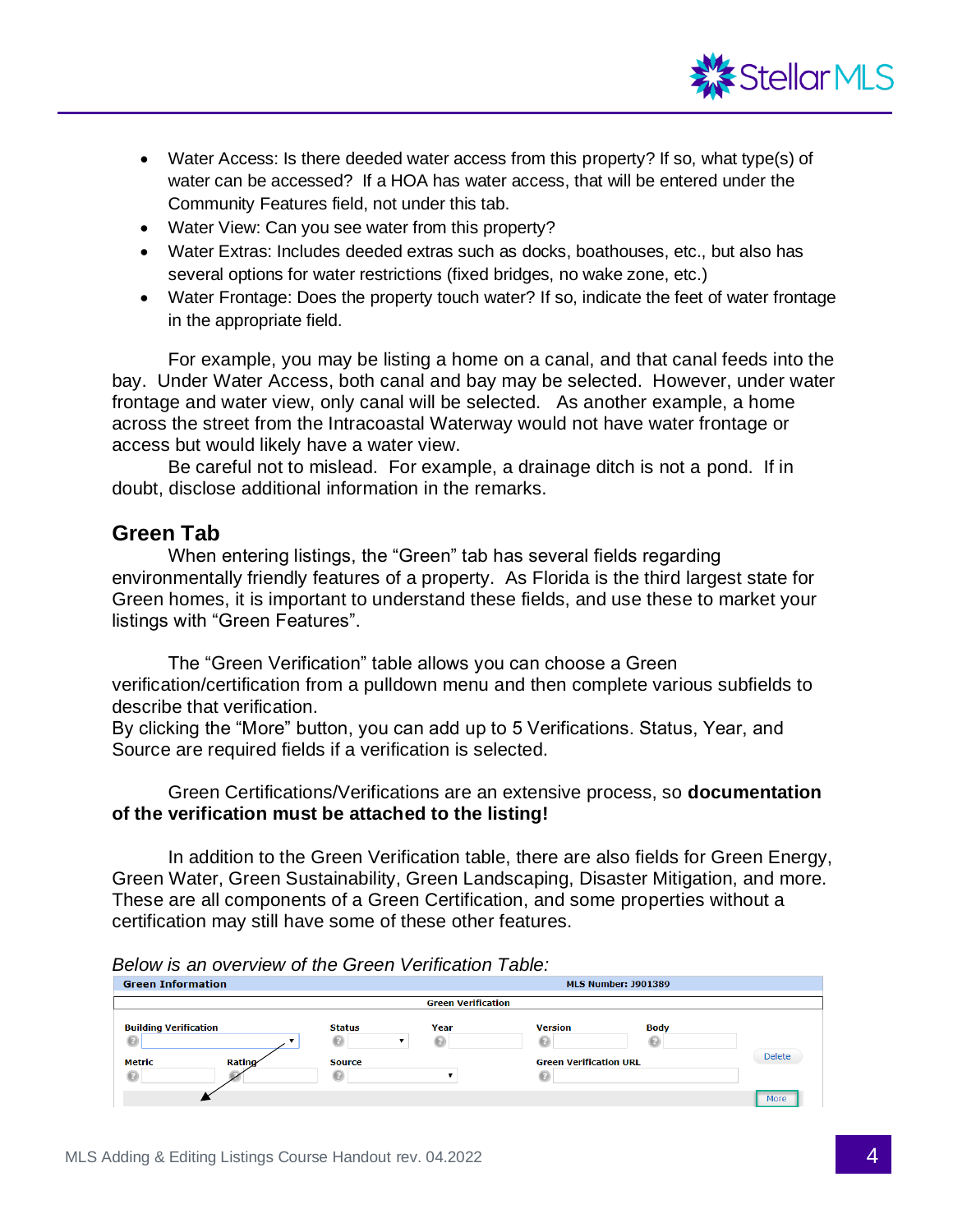

**ENERGY STAR Certified Homes** EPA Indoor Air Quality Plus FGBC Green Certified Building FGBC Green Certified Home **FGBC Remodel** Florida Certified Yard Florida Friendly Landscape Florida Friendly Yard Recognition Florida Green Lodging Florida Water Star FORTIFIED for Safer Living Geothermal HVAC **HERS Index Score LEED Certified Building LEED For Homes** LEED Neighborhood Development **NAHB Certification NGBS New Construction** NGBS Small Projects Remodel NGBS Whole-Home Remodel

## **Owner Tab**

**Building Verification:** Certification/Verification Type **Status:** Complete or In Progress (i.e. Under Construction Home going through approval process) **Year:** Year Certification was Awarded **Version**: If applicable, some certifications have different versions. **Body:** For example, LEED for Homes is from the US Green Building Council (USGBC) **Metric**: Specific Number such as HERS, RESNET, Home Energy Scores **Rating**: For example, LEED has Silver, Gold, and Platinum Ratings **Source:** See pulldown menu for sources of verification. **URL**: Specific URL to this property's certification, if applicable

The owner name usually populates from public records. This only appears on broker reports and can be removed. Owner or tenant contact information can also be added, along with the Association Manager Contact Information for condos or HOAs. The Ownership field is required – indicate the type of ownership (fee simple, condo, coop, land lease, etc.) here. Under this tab you will also indicate if there is an existing lease on the property, and the details of that lease.

**Field Descriptions**

## **Community Tab**

The community tab contains information about the HOA or Condo Association, if applicable. Under the Association Information section, indicate if association membership is required or optional, along with HOA and condo fees. Be sure to classify HOA and condo fees properly. Some properties may belong to both a master HOA and a condo board. Fees can be recorded on annual, semi-annual, quarterly, or monthly terms. Along with the Association/Manager, Contact Name - Association Email, Association Website Address or Association Phone must be filled in to successfully submit the listing.

Up to 25 community features can be selected (this is the field where community pools and water features would be indicated). There is a field to indicate what is included with association fees, and if there are amenities with additional fees, there is a text field where these can be described.

The Housing for Older Persons section is where age-restricted communities would be indicated. This must be verified in one of two ways: by entering a valid, future renewal date from the 55+ Directory on the Florida Commission for Human Relations web site or by uploading a Housing for Older Persons Affidavit signed and notarized by a board member or association manager. The 55+ Directory can be found under the External Links in Matrix, and the Affidavit can be found with the Listing Forms. The final sections on this tab ask about pet and lease restrictions.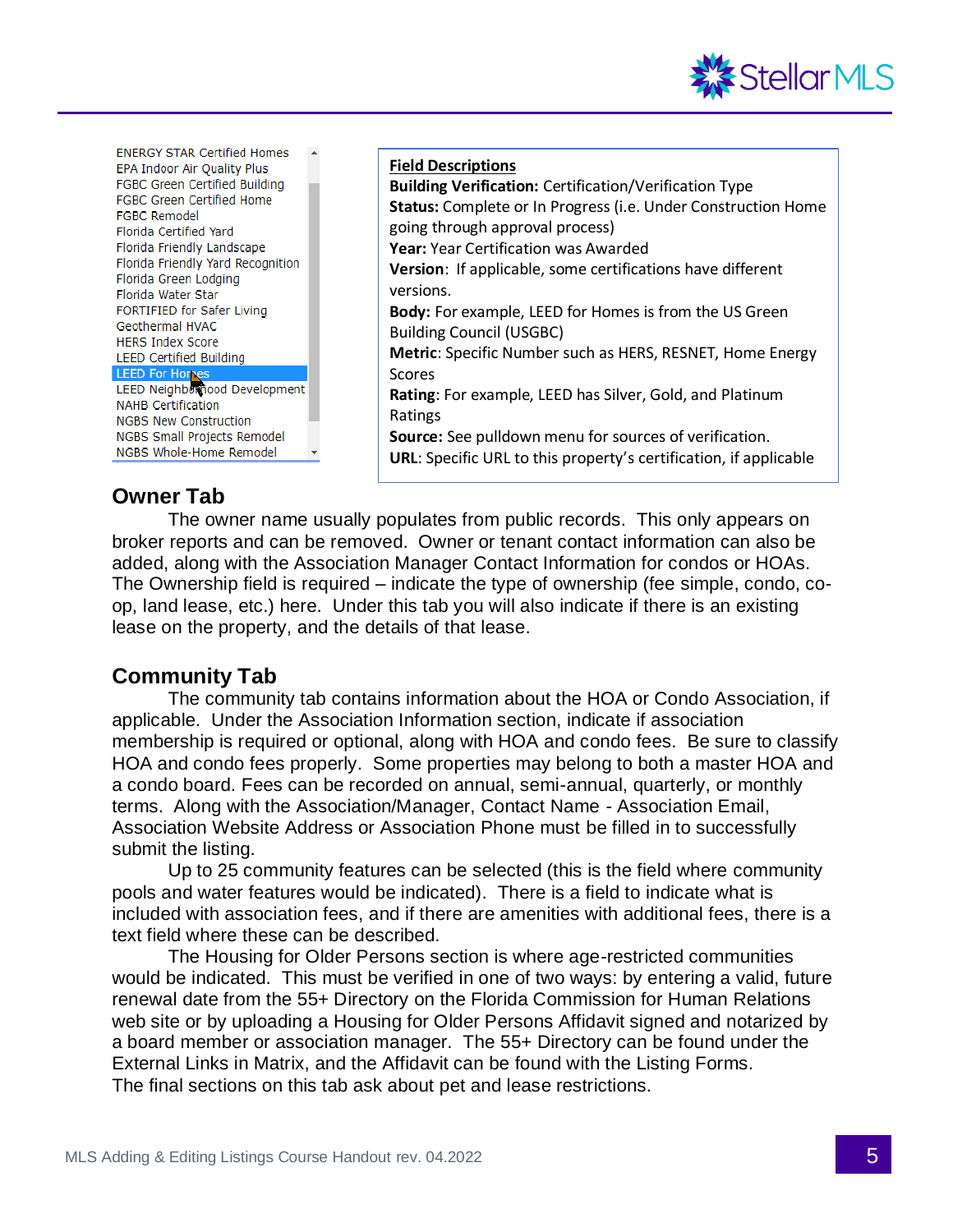

#### **Realtor Tab**

The Realtor tab contains the information that appears on the Realtor Information section of a broker report, along with the remarks, showing instructions, and marketing preferences.

Items to note: for most types of property, under the Compensation section, you would enter the cooperating compensation being offered to a Single Agent, Non Rep, or Transaction Broker that brings a buyer. Compensation can be offered as a percentage, dollar amount, or percentage minus a dollar amount, but must match what is on the listing agreement. Use the % and \$ symbols. There is also a field for bonus amount, which is a flat dollar amount. For rentals, the compensation options are a Referral Fee or Leased Fee. If there is a Dual/Variable compensation arrangement, disclose this in the appropriate field.

In the Showing Instructions section, there is a field to enter a call center number if your office uses a centralized call center to schedule showings. The "ShowingTime Secure Remarks" box is for the actual showing instructions. This is the only place you can put gate codes, alarm codes, etc. These instructions will carry over into ShowingTime. There is also a field for Showing Instructions, where up to 16 canned Showing Instructions may be selected. There is an option under the Showing Instructions field for "Use ShowingTime Button." ShowingTime can automate the process of agents scheduling showings for your listing. As this is a secure tool and only licensed real estate agents have access to it ShowingTime, this is the only place where you are allowed to give access codes.

ShowingTime can be further configured once the listing is submitted.

Under the Listing Distribution section, indicate the seller's preferences for how this listing will be distributed to various Internet sites. Note: Many of these items are covered in the listing agreement.

| <b>Listing Distribution</b>                     | to send listings to an option below then your listings will not be distributed to them. | Brokers choose where listings are distributed to for the entire office. If your broker has chosen not |                                                              |
|-------------------------------------------------|-----------------------------------------------------------------------------------------|-------------------------------------------------------------------------------------------------------|--------------------------------------------------------------|
| <b>Internet Y/N</b><br>$\mathbf{v}(\mathbf{r})$ | <b>IDX/VOW Display Comments Y/N</b><br>$\vee$                                           | <b>IDX/VOW AVM Y/N</b><br>$\vee$                                                                      | <b>Distribute To</b><br>$\blacksquare$ Homes.com<br>HomeSnap |
| Third Party Y/N<br>Yes $\vee$ (?)               | Show Prop Address On Internet Y/N<br>$\sim$                                             |                                                                                                       | International MLS<br>Realtor.com                             |

Definitions: *Items marked with an \*asterisks\* would be indicated in the Florida Realtors® listing agreements.*

*\*Internet Y/N* — The decision made here identifies whether the listing can be displayed on the Internet. If "yes" is selected, other options in this section can be specified, listing will be sent to IDX sites (search forms on other brokerages' web sites), and listing will be sent to other third party/consumer sites selected by brokerage. If "no" is selected, the property will be in the MLS only and not distributed to any external sites.

*Distribute to –* For each listing, agent and seller can determine if listing should appear on The Stellar MLS Consumer Site (Powered by Homesnap), Homes.com, HomeSnap, Realtor.com. Note: For listing to appear on a consumer site, broker must syndicate to that site.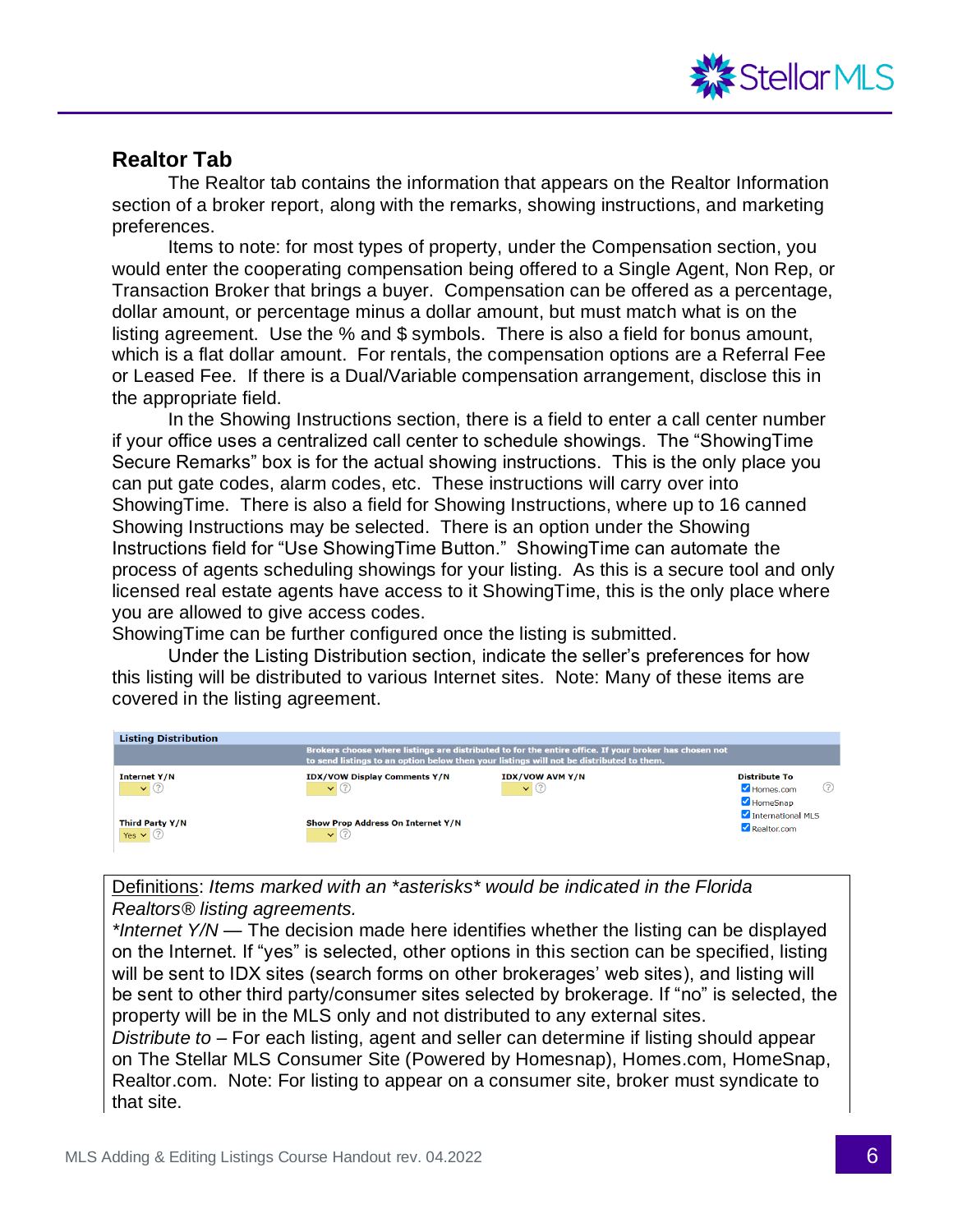

*\*Show Prop Address on Internet Y/N* — Choosing NO means that the property address will NOT be displayed on the Internet, just the city, state and zip.

*\*IDX/VOW Display Comments Y/N*: This field identifies whether the seller will allow commentary/blogging/reviews, etc. on their property inside IDX and VOW sites *\*IDX/VOW AVM Y/N:* This field identifies whether the seller will allow for any type of automated property valuation to be displayed on an Internet Data Exchange (IDX) or Virtual Office Website (VOW). This option does not control Automated Valuation Models on third party consumer sites or a bank site.

*\*Third Party Y/N:* Grants permission for 3rd parties to use this listing's data for comparable and derivative work. This DOES NOT control syndication to third party sites.

The final section is for Marketing Links and Information.

If "yes" is selected under "Create Free Automatic Virtual Tour Y/N", through Property Panorama, a free virtual tour will be created with the first 5 photos from the listing. Up to two external virtual tour links can be included in this section. Keep in mind that virtual tours entered in the MLS show up on customer reports and cannot contain any agent branding or contact information. The Web Links, on the other hand, only show up on broker reports and can include property web sites, etc. If you are going to add your own virtual tour, you may want to say "no" to the free tour and add your unbranded full tour when it is available.

Public Remarks are viewable on public sites and on customer reports. This is a great place to share exciting characteristics about the property but stick to facts! The public remarks cannot contain agent/company information, web sites, vendor recommendations, showing information, open house information, etc.

Be careful to not misrepresent property or use overly vague terms (i.e. Close to the beach.). Avoid financing terms that may trigger required disclosure under the Truth-In-Lending Act. Be careful not to "steer" buyers (Fair Housing).

 There is a box to indicate whether Virtual Staging was used. If you will be including any virtually staged photo, this box needs to be checked. If so, the first words of the Public Remarks will be auto-populated with a disclosure.

The Realtor Only Remarks are only viewable on broker reports. This section allows you to communicate information to other agents, such as offer instructions, bonus information, additional information about the property, etc. Showing/Access codes cannot be entered here.

Under the Driving Directions field, turn-by-turn Directions are required from a major intersection. The first turn must be a compass direction (North, East, South, West), and then "rights" and "lefts" can be used. There can be no references to a GPS or electronic map, and no URLs or contact information in this field.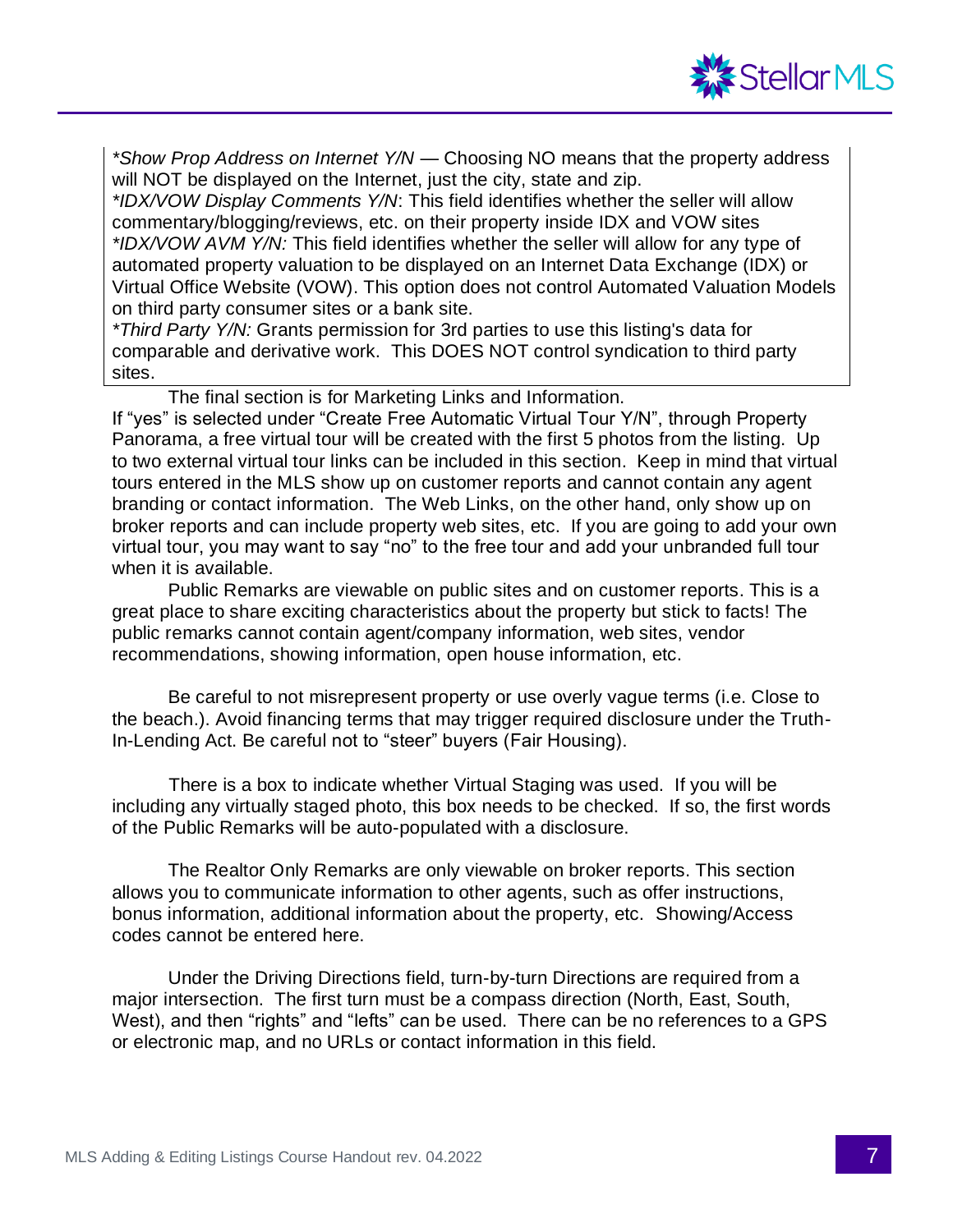

# **Submitting a Listing**

On the bottom of the screen, there is a ribbon with four options.

■ Save as Incomplete ■ Validate ■ Cancel Input → Submit Listing

Save As Incomplete - Will save the data as an unfinished record but will not display the listing as Active. Use this function to retain data entry from your current input session. **In order to add photos and attachments, you must first Save as Incomplete.** You will not be able to Submit Listing as Active until photos are added.

Validate – Clicking on the Validate button will start the system check to ensure all required fields are populated. Any requirements missing for the listing to be made Active will be displayed with a red exclamation icon on the affected tab and in front of the missing required field within that tab. Click on the exclamation icon for additional information on how to populate a specific field.

Cancel Input – Shows a pop-up window asking for cancellation confirmation. If "Yes" is selected to confirm cancellation, all data from that session will be lost. If "No" is selected, the user will be returned to the current session without data loss. Submit Listing - Retains current field data, runs field requirements and format checks, and if listing complete, makes listing Active and viewable by others.

#### *Adding Photos*

Once the Incomplete listing is submitted, select the option to "Add/Edit Photos". Click "Browse" and select the images you wish to add.

At least one photo must be added before a listing can be activated. Remember, the first photo must be a front exterior shot (no broker signage), a water view (from the subject property), or an aerial shot (not from a copyrighted source). If the water view or aerial shot is in the first slot, the front exterior must be the second slot. If you plan to use the free virtual tour from Property Panorama with 5 photos, make sure that the first 5 slots contain the pictures you want in your virtual tour.

A maximum of 100 photos can be uploaded and the recommended size is 1600 X 1200 pixels.

To rearrange the order of the photos, hover over the header until you get the crosshairs, and then drag the photo to a new slot.

To add captions, click the Photo Details icon. Click "Enter Description", type in your description, click "Done", and then click "Save".

For any photo that was virtually staged, a caption stating "Virtually Staged" must be added.

## *Adding Supplements/Attachments*

When a listing is submitted as incomplete, up to 15 MB of attachments can also be added. There are some incidences where attachments are required, such as Green Certification documentation or for certain cases when listing 55+ communities, a Housing for Older Persons Affidavit. Many listing agents also attach items such as disclosures, condo/HOA documents, floor plans, surveys, etc. Attachments are only viewable on broker reports, not on customer reports.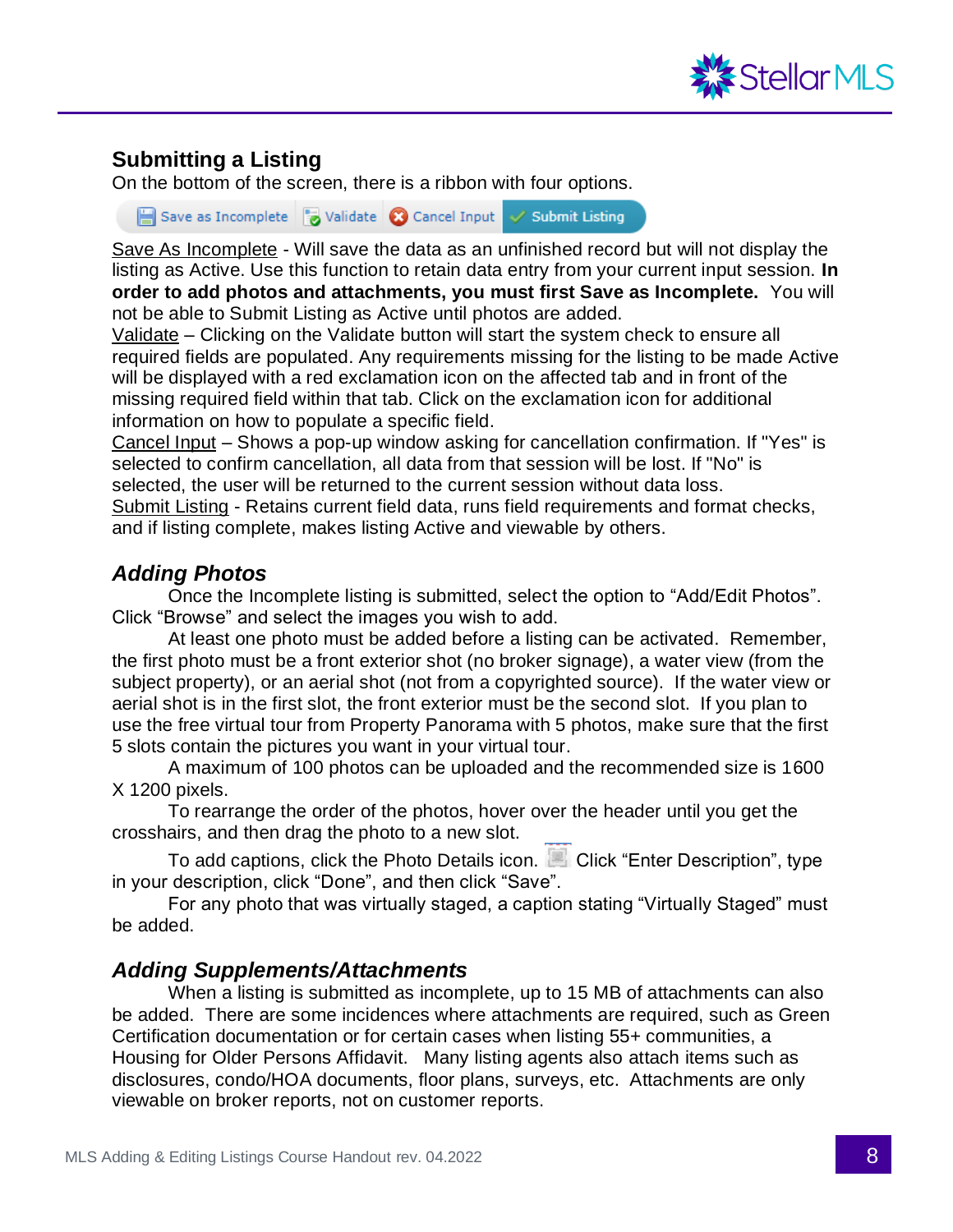

To add an attachment, click "Add Supplement". Upload the file, and from the "Attachment Type" pulldown menu, indicate what type of document this is. If you would like to provide an additional description, that can go in the "Attachment Description" field.

#### *Configuring Showing Time*

If you plan to have cooperating agents use the ShowingTime button to view instructions or request showings for the listing, there is also a link to "Configure ShowingTime." While you entered the basics of how you want the cooperating agent to use Showing Time under the Realtor tab, here you can set additional restrictions on appointment times, allow the sellers to receive notifications, etc.

#### *Activating Listings*

At this point, even though we have completed the listing, it is still in incomplete status and not viewable in the MLS system. The final and most critical step is to activate the listing.

From this screen, simply click "Continue Editing" and you would then have the option to submit the listing as Active.

```
Continue Editing 4 Add / Edit Photos 4 Add / Edit Attachments
```
If you need to enter additional information prior to activating the listing, both Active and Incomplete listings can be accessed from the My Listings widget on the Matrix home page. If the listing is still incomplete, go into "My Incomplete Listings". Select the listing you want to activate and click "Edit". Click on the "Residential – Add/Edit Listing Fields" link to access the Residential entry form (or the form for the listing type you are entering). Once finished, click the "Submit Listing" button.



When you submit a listing, if there are any missing fields, you will see a red exclamation mark by both the tab and the field with missing information. This information would need to be completed before the listing can be activated.

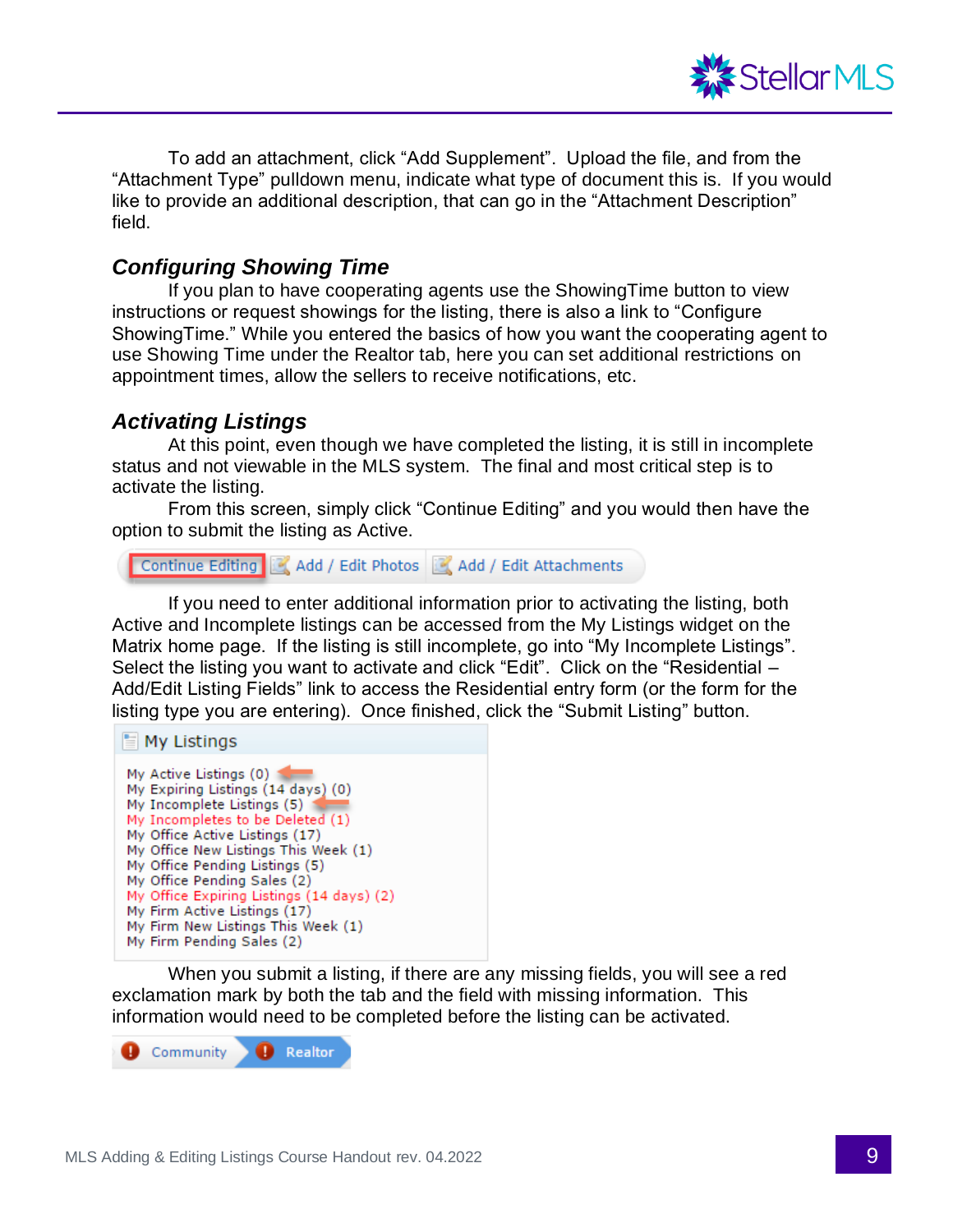

**Showing Time Secure Remarks** 



Characters Remaining: 500

Also, please note that Matrix will check the Public Remarks of your listing for "restricted words" that potentially could violate the Fair Housing Act. However, Matrix only recognizes the word, not the context. Certain words could be used to describe a property feature of a protected classification. For example, saying a home has Italian marble is permissible. Saying a home is in an Italian community is not. If you receive a restricted words notification, go back to your public remarks to ensure the words are used appropriately. If yes, you can still submit the listing.

| Input Warning                                            |                                                                                                    |
|----------------------------------------------------------|----------------------------------------------------------------------------------------------------|
| <b>Rule Warnings:</b>                                    |                                                                                                    |
| • Contains Restricted Word                               |                                                                                                    |
| <b>Public Remarks</b>                                    |                                                                                                    |
| Overlooks the white sandy beaches of Indian Rocks Beach. |                                                                                                    |
| Characters Remaining: 1474                               |                                                                                                    |
|                                                          | Restricted word(s) highlighted in yellow: Overlooks the white sandy beaches of Indian Rocks Beach. |

*\*If you receive a restricted words notification, as long as the words are used in an appropriate context, the listing can still be submitted.*